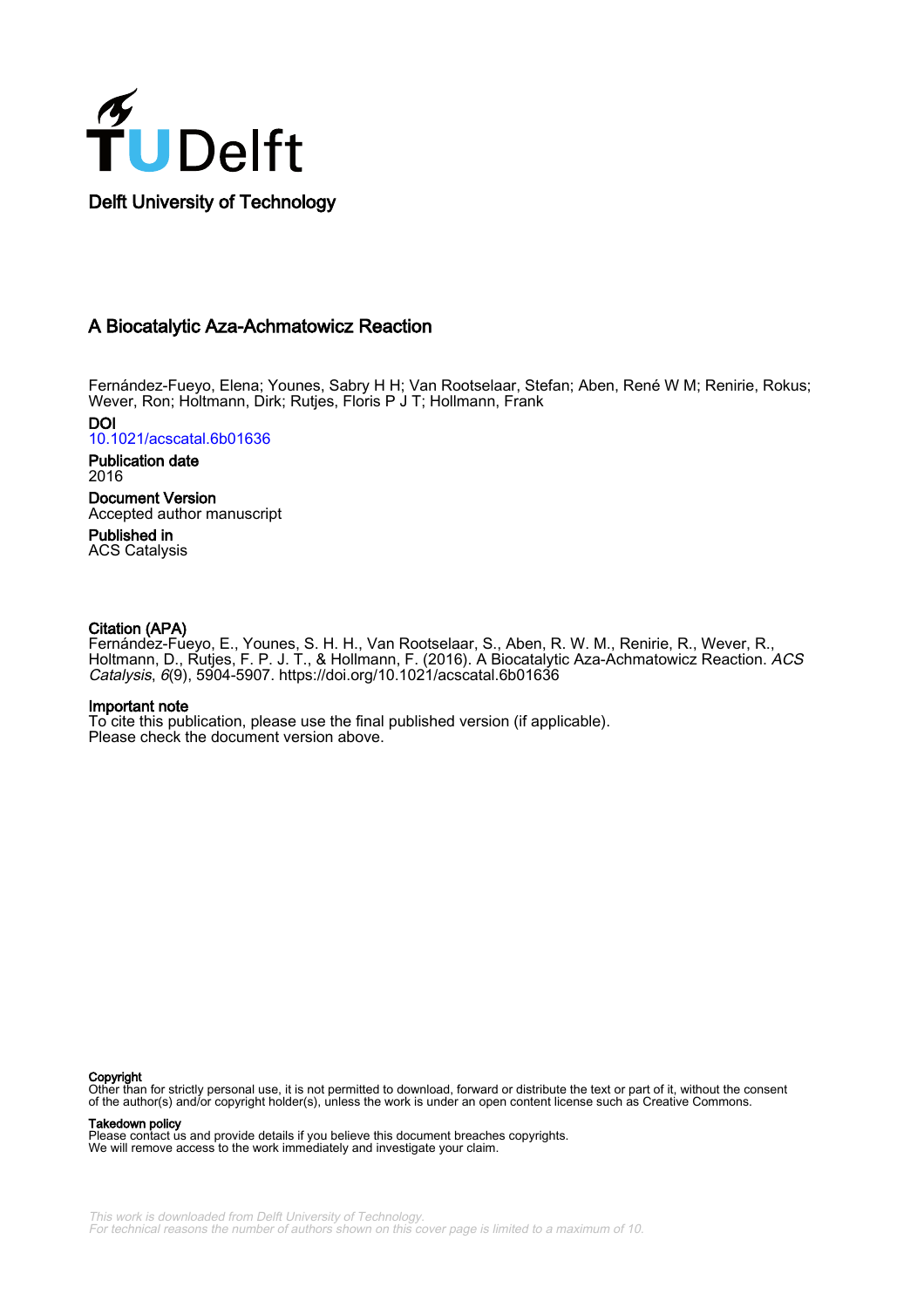# **A biocatalytic aza-Achmatowicz reaction**

Elena Fernández-Fueyo,<sup>‡[a]</sup> Sabry H.H. Younes,<sup>‡[a,b]</sup> Stefan van Rootselaar,<sup>‡[c]</sup> René W. M. Aben,<sup>[c]</sup> Rokus Renirie,<sup>[d]</sup> Ron Wever,<sup>[e]</sup> Dirk Holtmann,<sup>[f]</sup> Floris P. J. T. Rutjes,\*<sup>[c]</sup> Frank Hollmann\*[a]

[a] Department of Biotechnology, Delft University of Technology, Julianalaan 136, 2628 BL Delft, The Netherlands

[b] Department of Chemistry, Faculty of Sciences, Sohag University, Sohag 82524, Egypt

<sup>[c]</sup> Institute for Molecules and Materials, Radboud University, Heyendaalseweg 135, 6525 AJ Nijmegen, The Netherlands

[d] IVAM UvA BV, Plantage Muidergracht 24, 1018 TV Amsterdam, The Netherlands

<sup>[e]</sup> Van 't Hoff Institute for Molecular Sciences (HIMS), Faculty of Science, University of Amsterdam, Science Park 904, 1098 XH Amsterdam, The Netherlands

[f] DECHEMA Research Institute, Theodor-Heuss-Allee 25, 60486 Frankfurt am Main, Germany

<sup>‡</sup> These authors contributed equally.

**ABSTRACT:** A catalytic, enzyme-initiated (*aza*-) Achmatowicz reaction is presented. The involvement of a robust vanadium-dependent peroxidase from *Curvularia inaequalis* enables simple use of  $H_2O_2$  and catalytic amounts of bromide.

**KEYWORDS:** Achmatowicz reaction, Biocatalysis, Hypohalogenites, Oxidation, Peroxidase.

The Achmatowicz reaction<sup>1</sup> over the years has demonstrated its usefulness in the conversion of furan rings into heterocyclic scaffolds containing multiple functional handles for further synthetic transformations. Key in the Achmatowicz process is an oxidative activation of the furan ring, giving rise to a reactive dicarbonyl intermediate, which cyclizes either to give the corresponding pyranone  $(X = O)^{2,3}$ or piperidinone ( $\bar{X}$  = N-EWG) structure [\(Scheme 1\)](#page-1-0).<sup>4</sup>



<span id="page-1-0"></span>**Scheme 1.** The Achmatowicz reaction. X = O: Achmatowicz reaction; X = N-EWG: aza-Achmatowicz reaction.

Despite frequent application of the Achmatowicz protocol in the synthesis of pharmaceutically relevant building blocks<sup>5-7</sup> and natural products, $^8$  the oxidative rearrangement is usually carried out using stoichiometric amounts of an oxidative reagent such as *m*-CPBA and catalytic methods are scarce.

Recently, however, Deska and coworkers reported an enzymatic version of the Achmatowicz reaction using the well-known chloroperoxidase from *Caldariomyces fumago* (*Cf*CPO). <sup>9</sup> One of the major challenges using *Cf*CPO (as with any heme-dependent enzyme) is its poor resistance against the oxidant H<sub>2</sub>O<sub>2</sub>. Though this challenge can be met by *in*  situ generation of  $H_2O_2$ ,<sup>10-13</sup> the resulting reaction schemes are more complex than necessary.<sup>14</sup>



<span id="page-1-1"></span>**Scheme 2.** Simplified reaction scheme for the *Ci*VCPOmediated (aza-)Achmatowicz reaction. *In situ* formed, freely diffusible hypohalogenites (OBr<sup>-</sup>, OCl<sup>-</sup>) presumably account for the (aza-)Achmatowicz conversion of starting materials **1a-d**. Boc: *tert*-butyloxycarbonyl; Cbz: Carboxybenzyl.

Furthermore, most *in situ* H<sub>2</sub>O<sub>2</sub> generation methods yield additional by-products such as gluconic acid that not only negatively influences the atom economy of the overall reaction, but also may complicate the reaction scheme. In addition, the chemoenzymatic process seems restricted to Achmatowicz reactions, while the corresponding aza-Achmatowicz products are synthetically equally relevant. Therefore we decided to follow up on the seminal contribution by Deska using the vanadium-dependent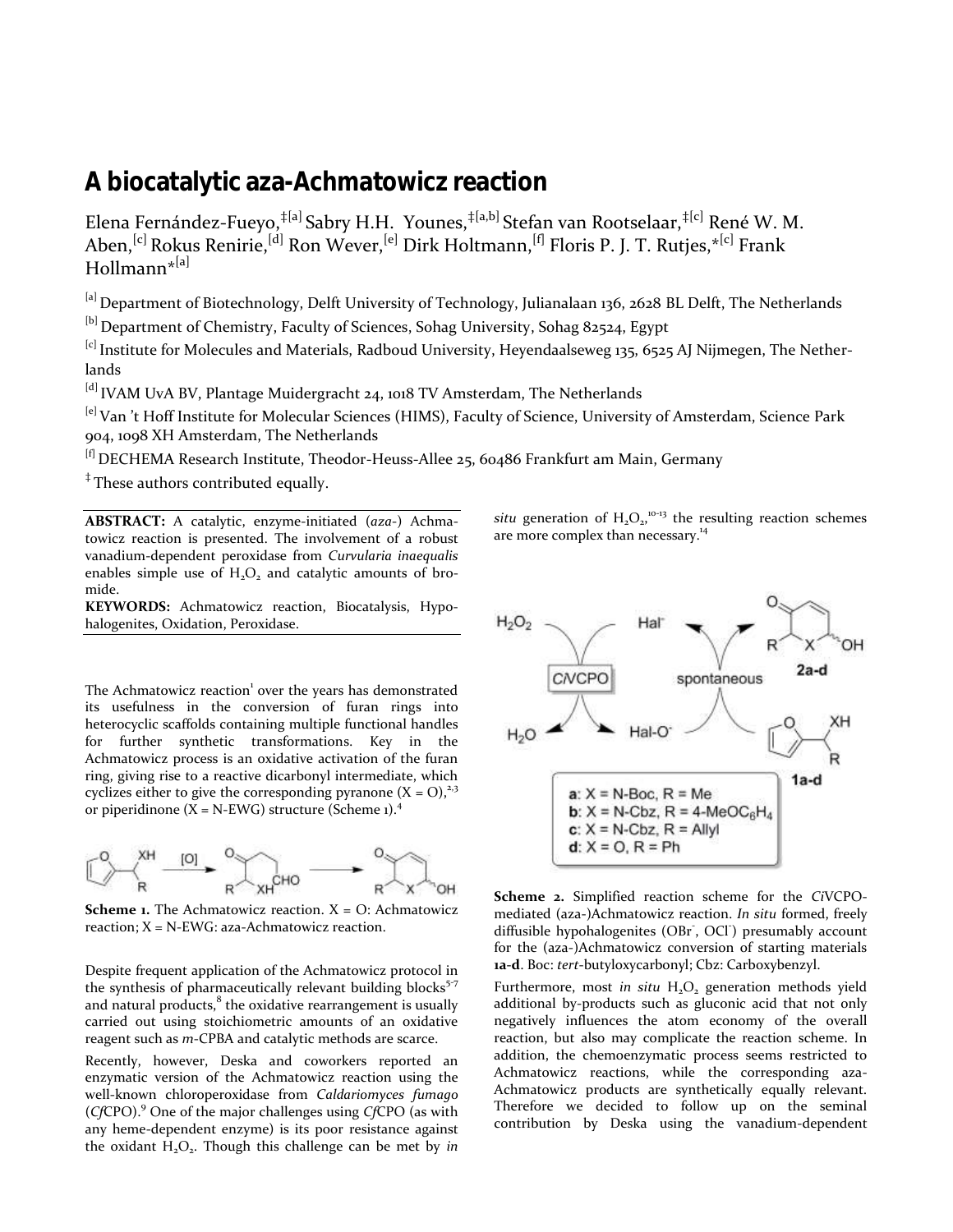peroxidase from *Curvularia inaequalis* (*Ci*VCPO, [Scheme 2\)](#page-1-1).15-  $\frac{1}{2}$ o

The major advantage of *Ci*VCPO over *Cf*CPO lies in the prosthetic group used (vanadate as compared to heme iron) and the resulting high robustness of the peroxidase in the presence of  $H_2O_2$ <sup>16</sup> Essentially, this renders any *in situ*  $H_2O_2$ generation redundant and allows for simple and clean (yielding  $H_2O$  as sole by-product) reaction schemes.

Pleasingly, already in initial aza-Achmatowicz experiments under arbitrarily chosen reaction conditions full conversion of **1a** was observed within 24 h reaction time. It is worth noting here that in the absence of either one of the catalysts  $(CiVCPO$  or Br<sup>2</sup>) or the oxidant  $(H_2O_2)$  no significant conversion was observed.

Encouraged by these promising results we set out to determine the parameters influencing the efficiency of the chemoenzymatic aza-Achmatowicz reaction. Acidic pH values appeared necessary to achieve full conversion [\(Figure](#page-2-0)  [1\)](#page-2-0). This observation is in line with the previously determined preference of *CiVCPO* for slightly acidic pH values.<sup>15-20</sup>

To ensure high catalytic efficiency of *Ci*VCPO while minimizing the acidolytic degradation of the reagents, we performed all subsequent reactions at pH 5.



<span id="page-2-0"></span>**Figure 1.** Influence of pH on the chemoenzymatic aza-Achmatowicz reaction. blue: c(**1a**), red: c(**2a**); General conditions: solvent: ethanol - 100 mM universal B&R (Britton– Robinson) buffer (1:1 vol/vol),  $c(1) = 5$  mM substrate,  $c(KBr)$ = 10 mM,  $c(H_2O_2)$  = 10 mM,  $c(CiVCPO)$  = 0.1  $\mu$ M (52 U ml<sup>-1</sup>);  $T = 30 °C$ ,  $t = 24 h$ .

Next we drew our attention to the influence of the catalysts. Obviously, reducing the concentration of the biocatalyst (*Ci*VCPO) is desirable but also sub-stoichiometric amounts of bromide would avoid possible inhibitory effects on the enzyme.<sup>21,22</sup> Pleasingly, both catalyst concentrations could be reduced very significantly without impairing the apparent activity of the overall chemoenzymatic *aza*-Achmatowicz reaction (Figures 2 and 3).

Reducing the biocatalyst concentration from 0.1 µM to 0.01 M resulted in a somewhat reduced reaction rate [\(Figure 2\)](#page-2-1) indicating that below 0.05  $\mu$ M the enzymatic oxidation of Br<sup>-</sup> becomes overall rate-limiting.



<span id="page-2-1"></span>**Figure 2.** Influence of c(*Ci*VCPO) on the chemoenzymatic aza-Achmatowicz reaction. blue: c(**1a**), red: c(**2a**); General conditions: solvent: ethanol - 0.1 M citrate pH 5 (1:1 vol/vol),  $c(\mathbf{1}) = 5$  mM,  $c(H_2O_2) = 10$  mM,  $c(KBr)$ =  $0.05 \mu M$ ; T =  $30 \text{ °C}$ , t =  $24 \text{ h}$ .

As shown in [Figure 3,](#page-3-0) a reduction of the bromide concentration from 10 mM to 50  $\mu$ M (1 mol %) had no apparent influence on the conversion of **1a** into **2a**. The corresponding Achmatowicz reaction of alcohol **1d**, however, exhibited a very distinct dependency on the bromide concentration applied [\(Figure 3,](#page-3-0) dark blue bars). Within the time frame of these experiments, full conversion of the starting material (**1d**) into product (**2d**) was observed only in the presence of (super-)stoichiometric amounts of KBr. One possible explanation for this observation may be a low reactivity of 1d with OBr<sup>7</sup>. The accumulating OBr<sup>7</sup> reacts with hydrogen peroxide giving rise to the formation of singlet oxygen, $\frac{1}{h}$ therefore necessitating higher *in situ* concentrations of the latter. Nevertheless, catalytic amounts of bromide were feasible.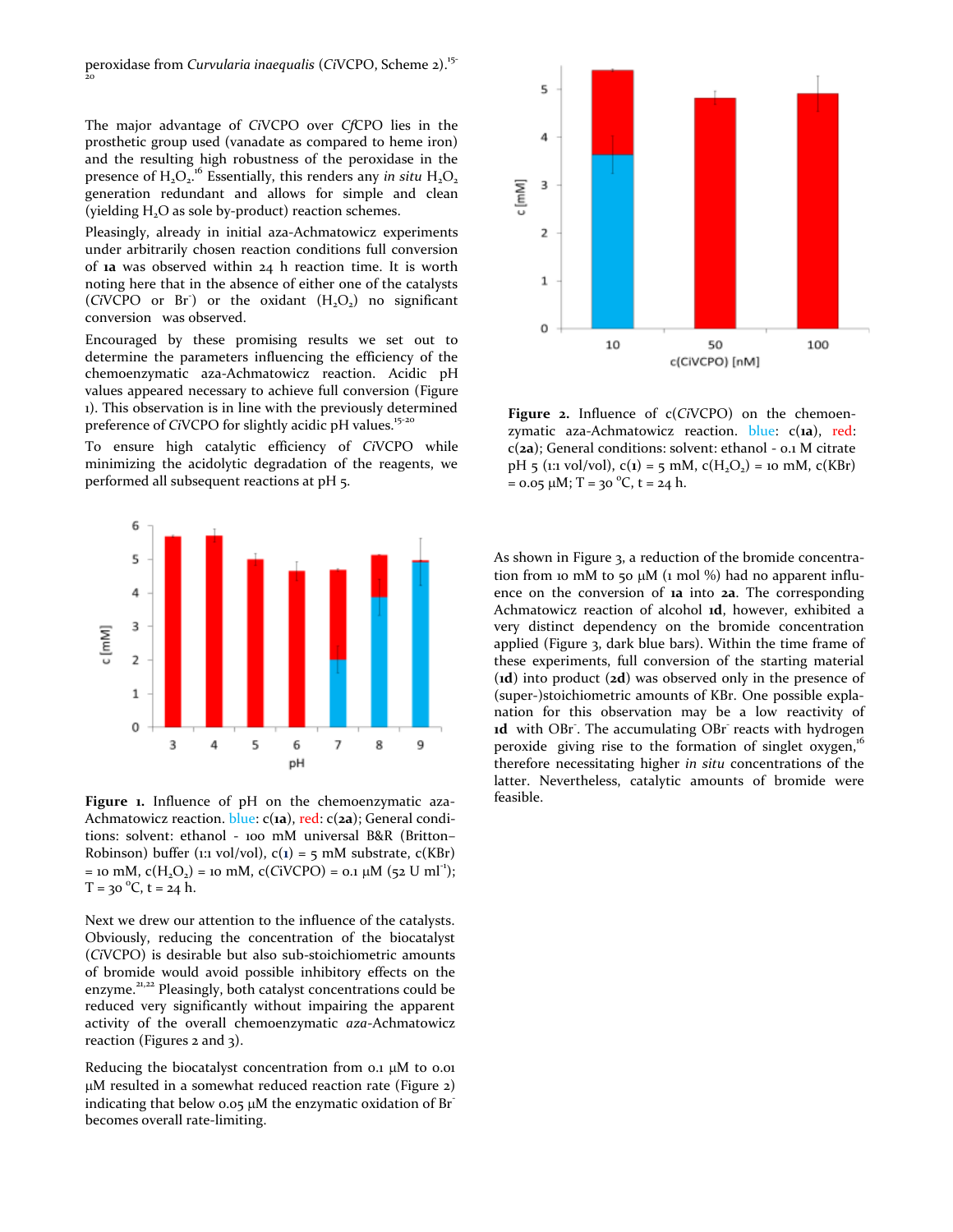

<span id="page-3-0"></span>**Figure 3**. Influence of c(KBr) on the chemoenzymatic Achmatowicz (**dark blue**) and aza-Achmatowicz reaction (**light blue**). General conditions: solvent: ethanol - 100 mM citrate buffer pH  $\frac{1}{2}$  (1:1 vol/vol), c(**1a or 1d**) =  $\frac{1}{2}$  mM substrate,  $c(H_2O_2) =$  10 mM,  $c(CiVCPO) = 0.1 \mu M (52 U ml^{-1})$ ; T = 30<sup>°</sup>C, t  $= 24 h.$ 

Encouraged especially by the high efficiency of the chemoenzymatic *aza*-Achmatowicz reaction in the presence of low bromide concentrations, we also evaluated seawater as reaction medium and source of bromide [\(Figure 4\)](#page-3-1). The overall rate of the chemoenzymatic aza-Achmatowicz reaction fell significantly behind the rate in defined buffers. Instead of being complete within maximally 30 minutes, full conversion was achieved only within approximately 2.5 h [\(Figure 4\)](#page-3-1).



<span id="page-3-1"></span>**Figure 4.** Time-courses of the chemoenzymatic *aza*-Achmatowicz reaction using seawater  $(\triangle)$  and 50 µM KBr  $(\Box)$  as halides source. General conditions: ethanol – aqueous medium (0.1 M citrate pH 5, 0.05 mM KBr) or seawater) (0.1

M citrate pH 5, 1:0.74 vol/vol), c (1) = 5 mM,  $c(H_2O_2)$  = 10 mM,  $c(CiVCPO) = 0.1 \mu M (52 U ml<sup>-1</sup>)$ ; T = 30 <sup>o</sup>C.

Most probably the reduced reaction rate can be attributed to the huge molar surplus of chloride (approx. 550 mM) over bromide (less than 1 mM) present in seawater leading to a predominant formation of hypochlorite over hypobromite. Indeed control experiments in defined buffers and KCl as halogen resulted in only 46% conversion after 24 hours reaction time under otherwise identical conditions. Alternatively, substrate inihibition of *C*iVCPO by chloride may also contribute to the reduced overall activity observed in seawater.<sup>21</sup> Further experiments clarifying the chemical reactivities are currently ongoing in our laboratories. Nevertheless the above-mentioned experiments suggest that simple (and cheap) seawater may serve as reaction medium and source of catalysts for chemoenzymatic aza-Achmatowicz reactions.

Admittedly, the characterization experiments reported above are not suitable for preparative-scale application of the proposed biocatalytic (aza-)Achmatowicz reaction. Therefore, we set out to perform reactions at more practical reagent concentrations (100 mM approx. 25  $gL<sup>-1</sup>$ [, Figure 5\)](#page-3-2).



<span id="page-3-2"></span>**Figure 5.** Representative time-courses for the (aza-) Achmatowicz reactions of **1a** ( $\square$ ) and **1d** ( $\triangle$ ) at semi-prepatativescale. General conditions: solvent: ethanol – 100 mM citrate buffer pH  $\overline{5}$  (1:1 vol/vol), c(**1a or 1d**) = 100 mM substrate, H<sub>2</sub>O<sub>2</sub> was added at 30 minutes intervals in 10 mM $_{final}$  portions,  $c(CiVCPO) = 0.1 \mu M (52 U ml<sup>-1</sup>), c(KBr) = 0.1 mM (1a)$  or 10 mM ( $\textbf{1d}$ ); T =  $30^{\circ}$ C, t = 24 h. For reasons of clarity the corresponding starting material concentrations have been omitted; the mass balances in each reaction were closed.

The starting material **1a** was converted smoothly into **2a** within 4h corresponding to an excellent average turnover frequency of *Ci*VCPO of 8.7 s<sup>-1</sup> over the entire reaction time. This corresponds to an average specific activity of  $7.8 \text{ Umg}^{-1}$ (over at least 3 h) which is in good agreement with the specific activity determined previously for this enzyme under initial rate conditions (<30 sec).<sup>21</sup> This underlines the high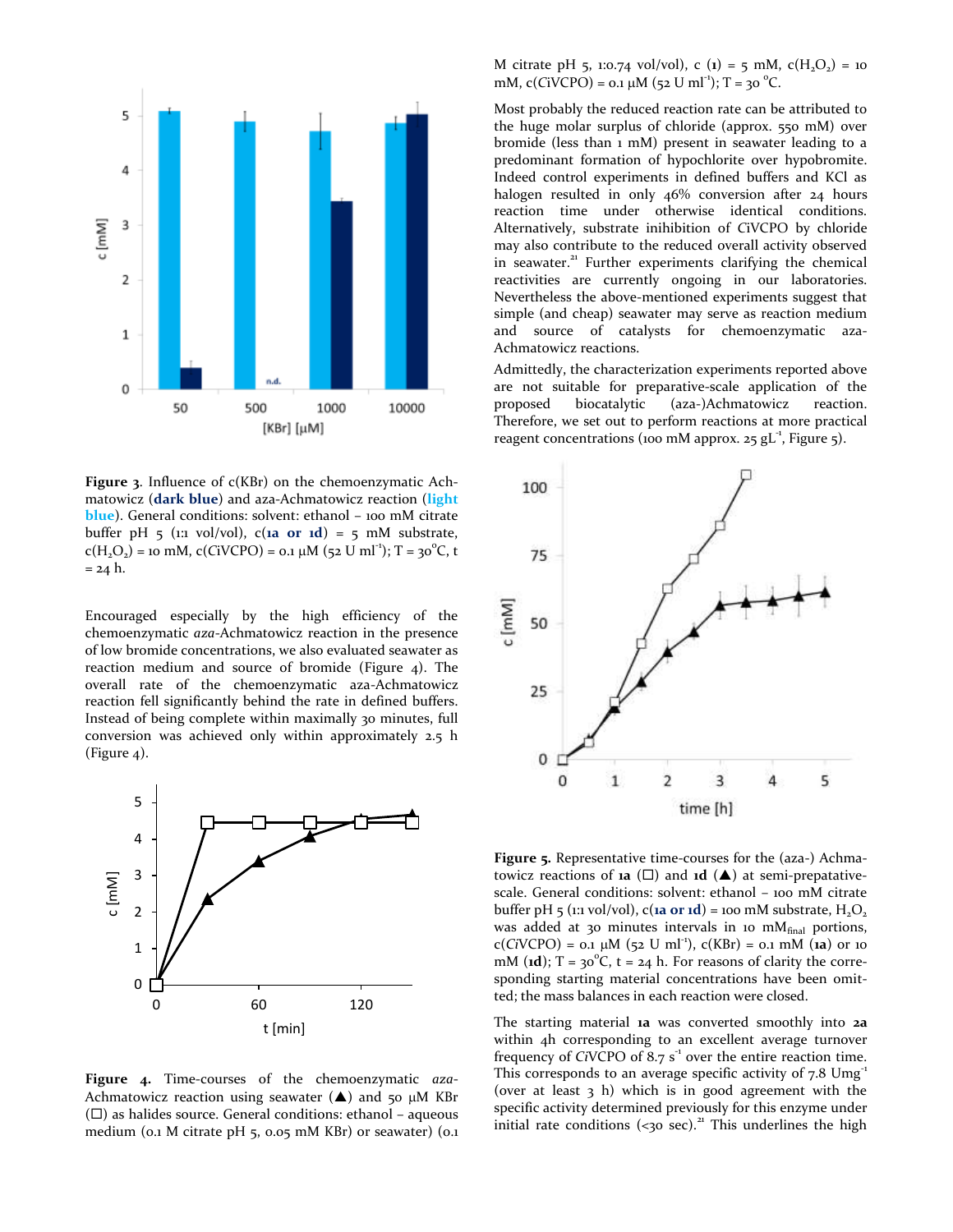robustness of *Ci*VCPO under operational conditions. The tunover number for *Ci*VCPO in this experiment exceeded one million, which should be seen as a minimal value and not as a total turnover number as the reaction proceeded almost linear to full conversion (Figure  $\overline{5}$   $\Box$ ). In contrast, the accumulation of **2d** (oxo-Achmatowicz reaction) was somewhat slower and yielded less product. It is also worth mentioning that after approximately 3h product accumulation ceased and formation of a (yet undefined) side product was observed with HPLC (please see SI X for further information). Table 1 summarizes the semi-preparative conversions of starting materials **1a-d**.

**Table 1.** Summary of semi-preparative scale reactions.<sup>a</sup>

| XR'     | CIVCPO (0.002 mol-%)<br>$H_2O_2$ (2 eq.)<br>KBr (0.1 / 1 eq.) |                                         |       |
|---------|---------------------------------------------------------------|-----------------------------------------|-------|
|         | citrate buffer (pH5) : EtOH (9:1)<br>30°C. 1 h                |                                         |       |
| Product | $Con-$<br>version<br>$[%]^{b}$                                | <b>Isolated</b><br>product <sup>a</sup> | d.r.  |
| 2a      | 100                                                           | $228 \text{ mg} (69\%)$                 |       |
| 2h      | 100                                                           | 160 mg $(56%)$                          | 65:35 |
| 2C      | 100                                                           | $175 \text{ mg } (50\%)$                | 80:20 |
| 2d      | 100                                                           | $195 \text{ mg} (82\%)$                 | 75:25 |

a: Please see SI for further details on the reaction conditions and product isolation and –purification, b: determined via HPLC.

The aza-Achmatowicz reactions prodeeded smoothly to full conversion of the starting materials into the target products with only trace amounts of by-products formed (see SI for further details), which were removed by a single flash chormmatograpy step. Hence, the moderate isolated yields shown in Table 1 can be assigned to a sub-optimal reaction workup and product isolation, which will be further optimized in our laboratories. It should also be mentioned that so far we have no indication about racemization of the chiral center ('furanylic C-H bond') in the course of the reaction. Deska et al.<sup>9</sup> found no racemization under comparable conditions.

Summarizing, we have presented a chemoenzymatic alternative to the established stoichiometric (aza- )Achmatowicz protocols. *Ci*VCPO is an efficient catalyst to *in situ* generate hypohalogenites under mild reaction conditions from catalytic amounts of halogenides. Thanks to its high robustness and catalytic activity excellent turnover numbers and -frequencies have been observed making it a promising catalyst. Next to broadening the scope of the proposed chemoenzymatic protocol a particular focus will lie on mechanistic studies and investigation of the stereochemical outcome.

# **ASSOCIATED CONTENT**

**Supporting Information**

Supporting material is available free of charge via the Internet at http://pubs.acs.org. These contain control experiments detailed experimental information including full characterization of the products.

## **AUTHOR INFORMATION**

**Corresponding Authors**

f.rutjes@science.ru.nl; f.hollmann@tudelft.nl

**Notes**

The authors declare no competing financial interests.

## **ACKNOWLEDGMENT**

This work was financially supported by the European Union (KBBE- 2013-7-613549, 'INDOX').

### **REFERENCES**

- (1) Achmatowicz Jr. O; Bukowski, P.; Szechner, B.; Zwierzchowska Z; Zamojski, A. *Tetrahedron* **1971**, 27, 1973- 1996.
- (2) Ciufolini, M. A.; Hermann, C. Y. W.; Dong, Q.; Shimizu, T.; Swaminathan, S.; Xi, N. *Synlett* **1998**, 1998, 105-114.
- (3) Merino, P.; Tejero, T.; Delso, J. I.; Matute, R. *Curr. Org. Chem.* **2007**, 11, 1076-1091.
- (4) van der Pijl, F.; van Delft, F. L.; Rutjes, F. P. J. T. *Eur. J. Org. Chem.* **2015**, 22, 4811-4829.
- (5) Ransborg, L. K.; Lykke, L.; Hammer, N.; Naesborg, L.; Jorgensen, K. A. *Chem. Commun.* **2014**, 50, 7604-7606.
- (6) Cheng, K. V.; Kelly, A. R.; Kohn, R. A.; Dweck, J. F.; Walsh, P. J. *Org. Lett.* **2009**, 11, 2703-2706.
- (7) van der Pijl, F.; van Delft, F. L.; Rutjes, F. P. J. T. *Bioorgan. Med. Chem.* **2015**, 23, 2721-2729.
- (8) van der Pijl, F.; Harmel, R. K.; Richelle, G. J. J.; Janssen, P.; van Delft, F. L.; Rutjes, F. P. J. T. *Org. Lett.* **2014**, 16, 2038- 2041.
- (9) Thiel, D.; Doknić, D.; Deska, J. *Nat. Commun.* **2014**, 5, 5278.
- (10) Ni, Y.; Fernández-Fueyo, E.; Baraibar, A. G.; Ullrich, R.; Hofrichter, M.; Yanase, H.; Alcalde, M.; van Berkel, W. J. H.; Hollmann, F. *Angew. Chem. Int. Ed.* **2016**, 55, 798-801.
- (11) Getrey, L.; Krieg, T.; Hollmann, F.; Schrader, J.; Holtmann, D. *Green Chem.* **2014**, 16, 1104-1108.
- (12) Churakova, E.; Kluge, M.; Ullrich, R.; Arends, I. W. C. E.; Hofrichter, M.; Hollmann, F. *Angew. Chem. Int. Ed.* **2011**, 50, 10716-10719.
- (13) Perez, D. I.; Mifsud Grau, M.; Arends, I. W. C. E.; Hollmann, F. *Chem. Commun.* **2009**, 44, 6848-6850.
- (14) Bormann, S.; Gomez Baraibar, A.; Ni, Y.; Holtmann, D.; Hollmann, F. *Catal. Sci. Tech.* **2015**, 5, 2038-2052.
- (15) Hasan, Z.; Renirie, R.; Kerkman, R.; Ruijssenaars, H. J.; Hartog, A. F.; Wever, R. *J. Biol. Chem.* **2006**, 281, 9738- 9744.
- (16) Renirie, R.; Pierlot, C.; Aubry, J.-M.; Hartog, A. F.; Schoemaker, H. E.; Alsters, P. L.; Wever, R. *Adv. Synth. Catal.* **2003**, 345, 849-858.
- (17) ten Brink, H. B.; Dekker, H. L.; Schoemaker, H. E.; Wever, R. *J. Inorg. Biochem.* **2000**, 80, 91-98.
- (18) Hemrika, W.; Renirie, R.; Macedo-Ribeiro, S.; Messerschmidt, A.; Wever, R. *J. Biol. Chem.* **1999**, 274, 23820- 23827.
- (19) ten Brink, H. B.; Tuynman, A.; Dekker, H. L.; Hemrika, W.; Izumi, Y.; Oshiro, T.; Schoemaker, H. E.; Wever, R. *Inorg. Chem.* **1998**, 37, 6780-6784.